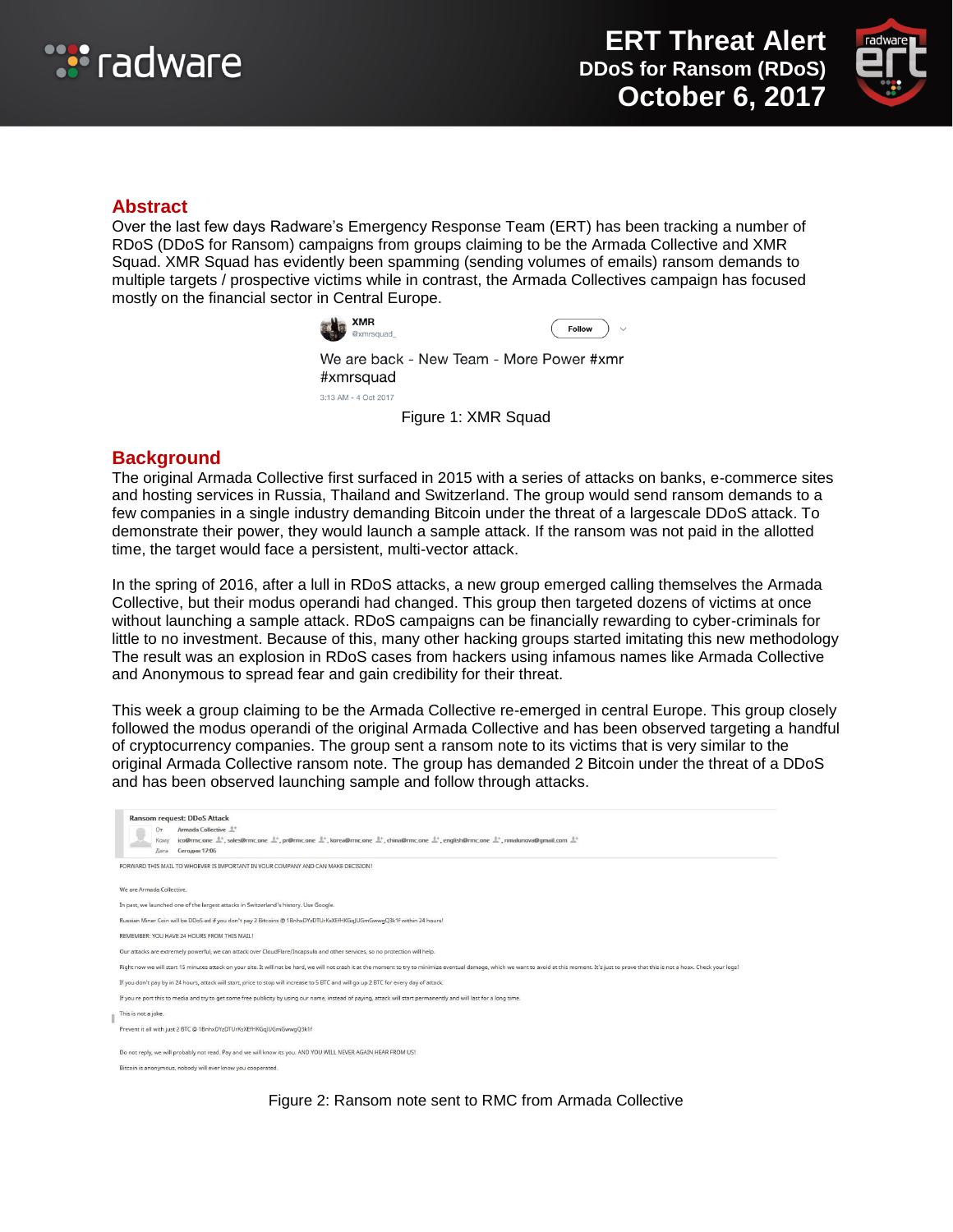



Earlier this year Radware's ERT began tracking an RDoS group going by the name XMR Squad. This group was observed in May targeting companies in Germany and the United States. Targeted companies experienced a denial-of-service attack from the original XMR Squad if a ransom was not paid.

XMR Squad originally demanded 250 euros for testing their victim's DDoS mitigation system and followed through with their original threats. Shortly after their disappearance a different group going by the name XMR Squad appeared requesting 2-3 Bitcoins under a threat of a 300-600Gbps attack. The time for payment in that campaign was 24 hours.

More recently the group going by the name XMR Squad has not been following through with their original threats. Radware's ERT has received a large number of extortion letters from XMR Squad recently but never observed a sample or follow-through attack after the original group disappeared. The ransom demand in the most recent case was poorly written, looked nothing like prior demands and switched from BTC to Monero In addition, the window for payment was 10 days. This kind of time allows targeted victims time to put mitigation and an emergency plan in place.

It's believed that XMR Squad has no idea who they have ransomed in this current campaign. In their note they state, "If you are Google, Microsoft, Amazon – you have nothing to fear. Just delete this email." There is a low probability of XMR launching an attack during this campaign based on historical analysis, but with the Armada Collective launching attacks in central Europe again, those that receive any ransom note from an extortionist should take the proper steps to prepare for an attack in the event that XMR Squad changes their modus operandi.

We are XMR SQUAD. You corporation is chosen randomly to be a subject of a RDDOS attac. If you are Google, Microsoft, Amazon - you have nothing to fear. Just delete this email.

If howver, you company is not that huge, we will ddos the living out of your servers. We are using different methods of DDOSing, it will be hard to stop them all.

Should that be not enough, we will do negative SEO against you webside. Negative SEO is hard to detect (until it is to late), and impossible to mitigate.Google will just drop your website into SEO oblivion. So what can you do to avoid all this damage? The solution is simple - give us 500 USD in Monero, and we will neverbother your company again.

If your can not decide what to do, please forward to you boss. If you are the boss, create a meeting. We will wait not more than 10 days. After, we will start DDOS and black negative seo. So, decide wisely.

Figure 3: Ransom demand from XMR Squad (Reddit)

#### **Reasons for Concern**

In 2016, ransom was the number one motivation behind cyber-attacks; half of organizations were subject to this extortion threat, according to Radware's *[2016-2017 Global Application & Network Security Report.](https://www.radware.com/WorkArea/DownloadAsset.aspx?ID=6442459121)*  In parallel to the [ransomware](https://security.radware.com/ddos-knowledge-center/ddos-chronicles/growing-threat-from-ransomware/) plague, Radware witnessed an emerging trend of hackers (and copycats) that extort organizations by posing an imminent threat of **DDoS** attacks - one out of six organizations was a victim. As IoT botnets have become more powerful, Radware has witnessed an increase in the number of DDoS for ransom attacks (RDoS attacks) threats that companies have received in 2017.

RDoS campaigns can be financially rewarding to a cyber-criminal who enjoys making large amounts of money for little to no investment. Because of this, many hacking groups now imitate this model and spam similar ransom threats using other group names, with no intention of launching an attack.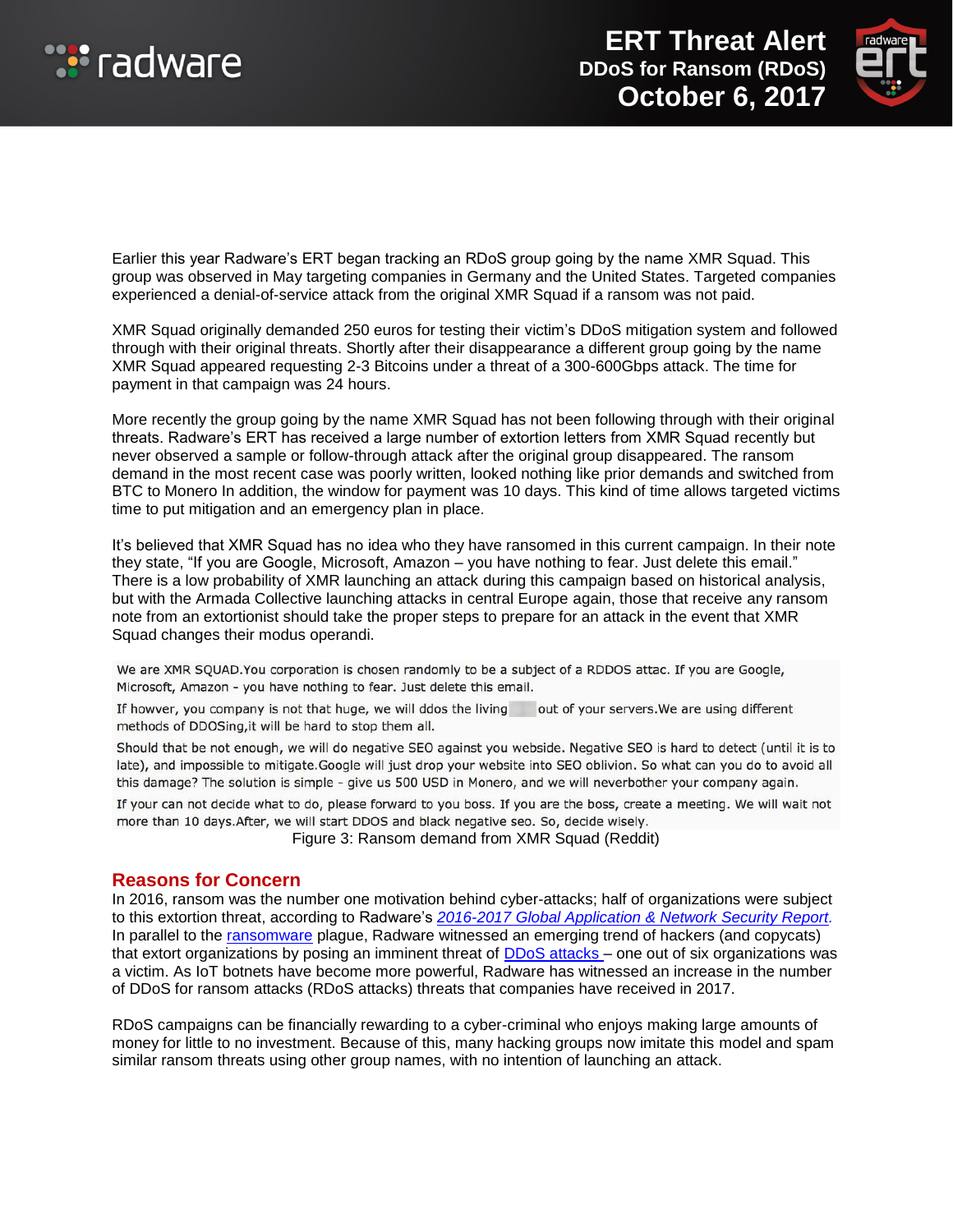



The main reason for concern with the recent campaign is the pattern of not following through with an attack has been broken. The Armada Collective has recently demonstrated that its threats are serious by launching sample attacks and following through with the original threat. This demonstrates a shift in the RDoS threat landscape. Companies targeted should take these threats seriously as the group claiming to be the Armada Collective is launching attacks again.

Subject: Ransom request: DDOS ATTACK!

FORWARD THIS MAIL TO WHOEVER IS IMPORTANT IN YOUR COMPANY AND CAN MAKE DECISION!

We are Armada Collective.

All your servers will be DDoS-ed starting Friday if you don't pay 20 Bitcoins @

When we say all, we mean all - users will not be able to access sites host with you at all.

Right now we will start 15 minutes attack on your site's IP (victims IP address). It will not be hard, we will not crash it at the moment to try to minimize eventual damage, which we want to avoid at this moment. It's just to prove that this is not a hoax. Check your logs!

If you don't pay by Friday, attack will start, price to stop will increase to 40 BTC and will go up 20 BTC for every day of attack.

If you report this to media and try to get some free publicity by using our name, instead of paying, attack will start permanently and will last for a long time.

This is not a joke.

Our attacks are extremely powerful - sometimes over 1 Tbps per second. So, no cheap protection will help.

Prevent it all with just 20 BTC @

Do not reply, we will probably not read. Pay and we will know its you. AND YOU WILL NEVER AGAIN HEAR **FROM US!** 

Bitcoin is anonymous, nobody will ever know you cooperated.

Figure 4: Original Armada Collective Demand (2015)

### **Targets**

Armada Collective

- Financial Services in Central Europe (Crypto Currencies)
- Countries which seem to have a lot of focus on them:
	- o Slovakia
	- o Slovenia
	- o Eastern-Europe / Former Soviet Union (FSU) Crypto Currency companies

XMR Squad

Global Spamming

### **Attack Vectors**

Most of these DDoS for ransom groups that actually launch attacks are running their own **[network](https://security.radware.com/ddos-threats-attacks/threat-advisories-attack-reports/ddos-as-a-service/)  [stressers](https://security.radware.com/ddos-threats-attacks/threat-advisories-attack-reports/ddos-as-a-service/)**, however some leverage publicly-available stressers to conduct campaigns. When experiencing a DDoS for ransom attack, expect 100+ Gbps and multi-vector attacks simultaneously. The attack is likely to be persistent and last for days. Attack vectors include floods using the following protocols:

- SSDP
- NTP
- DNS
- UDP
- TCP RST
- TCP SYN